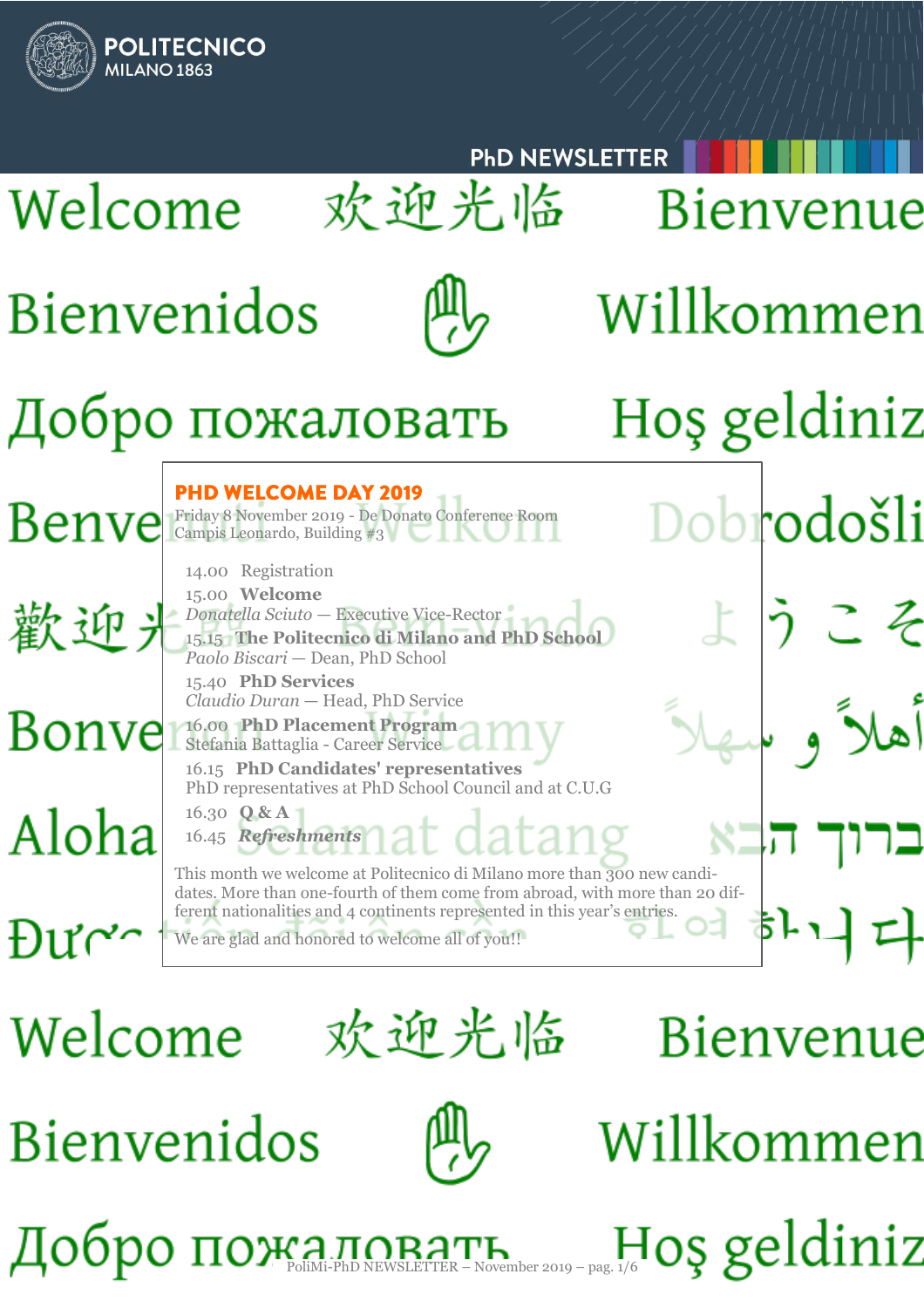Welcome

欢迎光临

# **Bienvenidos**



Добро пожаловать

Benvenuti







Welkom



Dobrodošii

**Bienvenue** 

Willkommen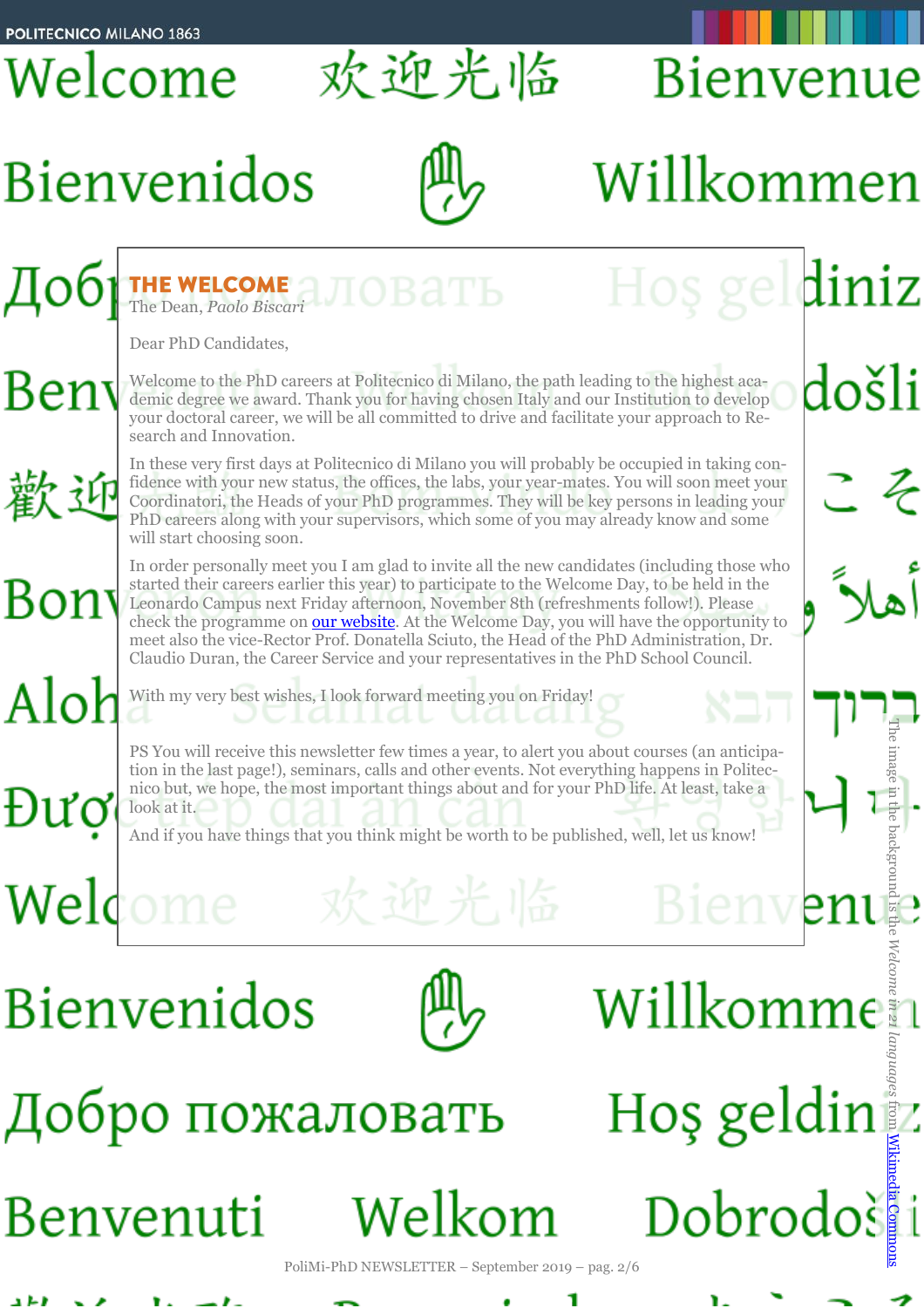# **RUNNING TOGETHER**

Why, often, joining forces can be the secret to success … by *Enrico De Angelis*

I wished to interview *Jen Heemstra*, for this October Newsletter. She is a Chemistry professor, very active in her field (biomolecules, nucleic acid, molecular recognition and self-assembly) but also as a trainer and *mentor* in research (see *@jenheemstra* tweets, her **blog**, her articles in **Chemical &** [Engineering News,](https://cen.acs.org/index.html) C&EN and the [page of her Lab](https://www.heemstralab.com/) at Emory University, in Atlanta, US). I like her and what I like more is her taking care of the human side of *life-in-a-lab*, research-life, in general, and the life of early stage researcher in particular, her effort in understanding how to train and supervise researchers in the most respectful and effective way.

Unfortunately, her answer was negative: «*This month is really crazy* – she was moving her research laboratory – … *I won't have time to talk by phone*»; so she allowed me to use her work and these few notes report her thoughts from a post she published in C&EN titled "[Should postdocs compete or coop](https://cen.acs.org/careers/employment/Should-postdocs-compete-cooperate-Jen-Heemstra-offers-her-two-cents/97/i35?fbclid=IwAR0U1Jra28t-r4X892yzoiGqnHLN_TDkutKfKflV3N89rW-XHO8REtiVDs4)[erate?](https://cen.acs.org/careers/employment/Should-postdocs-compete-cooperate-Jen-Heemstra-offers-her-two-cents/97/i35?fbclid=IwAR0U1Jra28t-r4X892yzoiGqnHLN_TDkutKfKflV3N89rW-XHO8REtiVDs4)", that mostly impressed me.

Should researchers cooperate or compete? We should do both, she says. And her answer comes from her long-distance runner's experience.

If you are a long-distance runner and you want to take part of a race in a nice city like Boston (one of the most prestigious and exclusive races, in the US) you must be a qualified marathoner, with a good time.

As well as you are preparing your PhD Thesis and publications, to compete for a job in a close future, Jen is preparing her qualification for the Boston Marathon race and she is doing it in a group of others who will be her competitors, to enter the race and then to run it.

So, "compete cooperatively" for your life after the PhD, suggests Jen Heemstra: join others to prepare racing together as we are doing, i.e in "pace groups", helping to stay on track and encouraging one another along the way: «working together can help everyone in our small pace group to achieve our goal – and to have more fun in the process!».

When I read it, I thought it was worth to report it to every PhD Candidate, here @polimi: some more collaboration, among all us, bottom-up, could be the change we need, with nice side-effects, moreover!

### *In particular for the new candidates!!*







Some pictures of Jen Heemstra, stolen from her profile and tweets. The official one and some less official others. If you like her as I do, watch the video of her recent lecture at the *Beckman Institute for Adv. Science and Technology*, Illinois Univ., that has a really *weird title*: **[Why Success is More Likely When You're Willing to Fail!](https://youtu.be/jdC-WhM2VMs?t=360)**



Starting of the Grand Bara Desert race in 2011, in Djibouti, from [here.](https://www.africom.mil/media-room/article/8732/multinational-forces-compete-in-grand-bara-15k)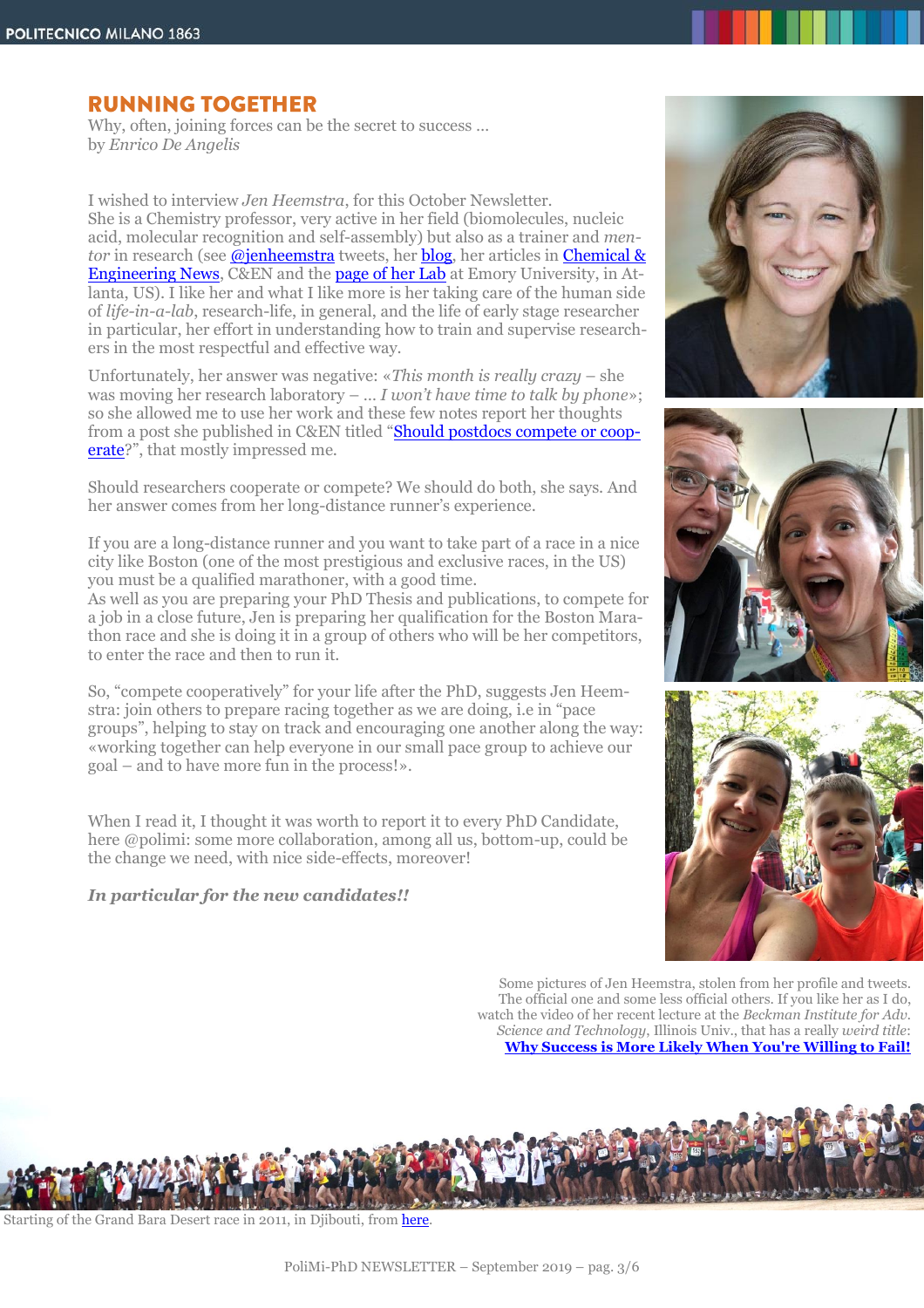# **CALLS AND EVENTS**



#### **FONDAZIONE FRATELLI CONFALONIERI SCHOLARSHIPS (PHD AND POST-DOC)**

The Fondazione Fratelli Confalonieri opened the usual call for PhD and Post-Doc Scholarships: *Quattro borse per [dottorandi di ricerca delle università milanesi](http://www.dottorato.polimi.it/fileadmin/files/dottorato/newsletter/allegati/2019_10/Confalonieri_Bando_Dottorandi_2019-2020.pdf)  [2019-2020](http://www.dottorato.polimi.it/fileadmin/files/dottorato/newsletter/allegati/2019_10/Confalonieri_Bando_Dottorandi_2019-2020.pdf)* and *[Otto borse per ricerca post-dottorale da svolgersi presso univer](http://www.dottorato.polimi.it/fileadmin/files/dottorato/newsletter/allegati/2019_10/Confalonieri_Bando_Post-Doc_2019-2020.pdf)[sita' milanesi 2019](http://www.dottorato.polimi.it/fileadmin/files/dottorato/newsletter/allegati/2019_10/Confalonieri_Bando_Post-Doc_2019-2020.pdf)-2020*.

Deadline: Nov.14th, 2019 (you must apply digital and by mail too!!)



 $\mathcal{P}$ 



#### **ENI AWARD 2020 - YOUNG RESEARCHER OF THE YEAR**

The *Young Researcher of the Year Award 2020* is a prize for PhD students who have obtained or will receive their degree at an Italian university in 2018 or 2019. The applications submitted must be related to the energy and environmental sectors. Participation is allowed only to researchers born in 1987 or later. WARNING: register before Friday 8 Nov 2019, 17.00 CET and apply before Nov 22nd 2019, 17.00 CET

See the Call [here](http://customer43686.musvc2.net/e/t?q=4%3dHa8YJ%26J%3d4W%262%3dZ9SF%26M%3d9WLZA%26L%3dvRvG7_PStd_ac_Ie1R_St_PStd_ZhNAU.gEw.AqD_6yUq_FDgEwNg5w9_trgx_47wR_Ku_6yUq_FDoFrCnC3-Bk2o9c-39QkEsQu_Ie1R_StNt61G-g-IwAqE3Qe01CpKw_PStd_Zh3oLfF-sLk-2A9t5-Fh4a.49i6%26r%3dKwJ0A4.EsR%26kJ%3dIg6X) for further information



#### **COLUMBIA UNIVERSITY - POST-DOC FELLOWSHIPS 2020–2021**

The Italian Academy invites applications for projects in the humanities, sciences, and social sciences. Additional consideration is given to proposals relevant to the Academy's ongoing initiatives, especially the International Observatory for Cultural Heritage and the Humanities and Neuroscience Project. The Academy also offers four Weinberg Fellowships on architectural history and preservation; one Bodini Fellowship on transitions from globalism to nationalism and populism; one Bodini Fellowship on developmental and adolescent psychiatry; and one Burke Fellowship on common challenges faced by Italy and Japan in the conservation and preservation of cultural heritage. The Academy welcomes candidates from all countries, at the post-doctoral or faculty level. Fellows receive a stipend, travel allowance, health benefits, and an office in the Academy on the Columbia campus.

Deadline: 2nd December 2019

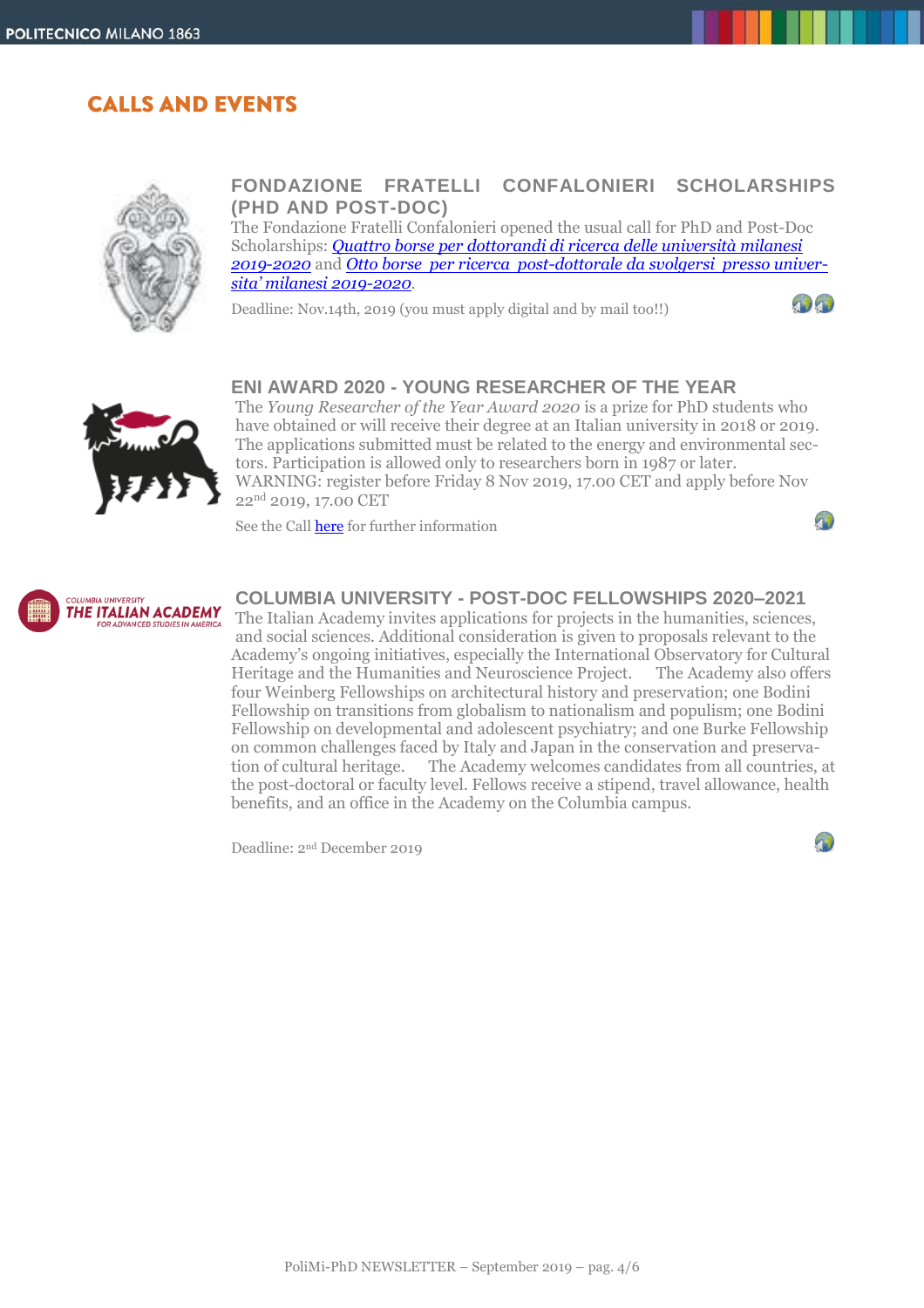# **SEMINARS AND WORKSHOPS**

## **AN INTRODUCTION ON FUNCTIONAL SAFETY Prof. Loredana Cristaldi**

Functional Safety (FuSa) aims at avoiding the occurrence of failures that may lead to deaths, environmental damages, and economical damage. This seminar deals mainly with classical methodologies used in the functional safety practice (FMECA, Fault Tree Analysis), and with the quantification of the risk. A brief introduction to Safety Certification in the Civil Avionic Sector will be given (SAE ARP 4754, SAE ARP 4761, DO 178, and DO 254).

7 November 2019



#### **DEIB COLLOQUIA DOCTORALIA 2019**

On November 15th, 2019 in "Emilio Gatti" Conference Room of the Dipartimento di Elettronica, Informazione e Bioingegneria, the PhD Program in Information Technology organizes the annual event "Colloquia Doctoralia". The event offers the last year doctorate students of the PhD program in Information Technology the opportunity to present their research as posters and to verify the scientific and technological interest and the possible impact on the industrial world. During the event, the Reference Committee will choose the three best posters and the prizes will be awarded to the PhD students who have completed the PhD program in 2019

November 15<sup>th</sup> 2019

#### **DIMITRIS N. CHORAFAS FOUNDATION AWARD**

This Foundation was established (1992) by Dimitris N. Chorafas, an international scholar in Economics, Business, Science and Information Technology, but also a long-time international financial advisor to some of the most prestigious global companies. He was used to say that "the most expensive thing in life is low quality" and to point out the importance in education and research. His foundation annually awards prizes for scientific achievements in *Computers and Communications Technology* from 26 University partners, from 15 different countries all over the world, Polimi included (see [here\)](https://dottoratoit.deib.polimi.it/?m=1&id=6). The 2019 Chorafas Foundation Awards have been given to the following PhD-IT graduates:

**Alberto Bernardini**: *Advances in wave digital modeling of linear and nonlinear systems* **Dmytro Cherniak**: *Digitally-intensive frequency modulators for mm-Wave FMCW radars*